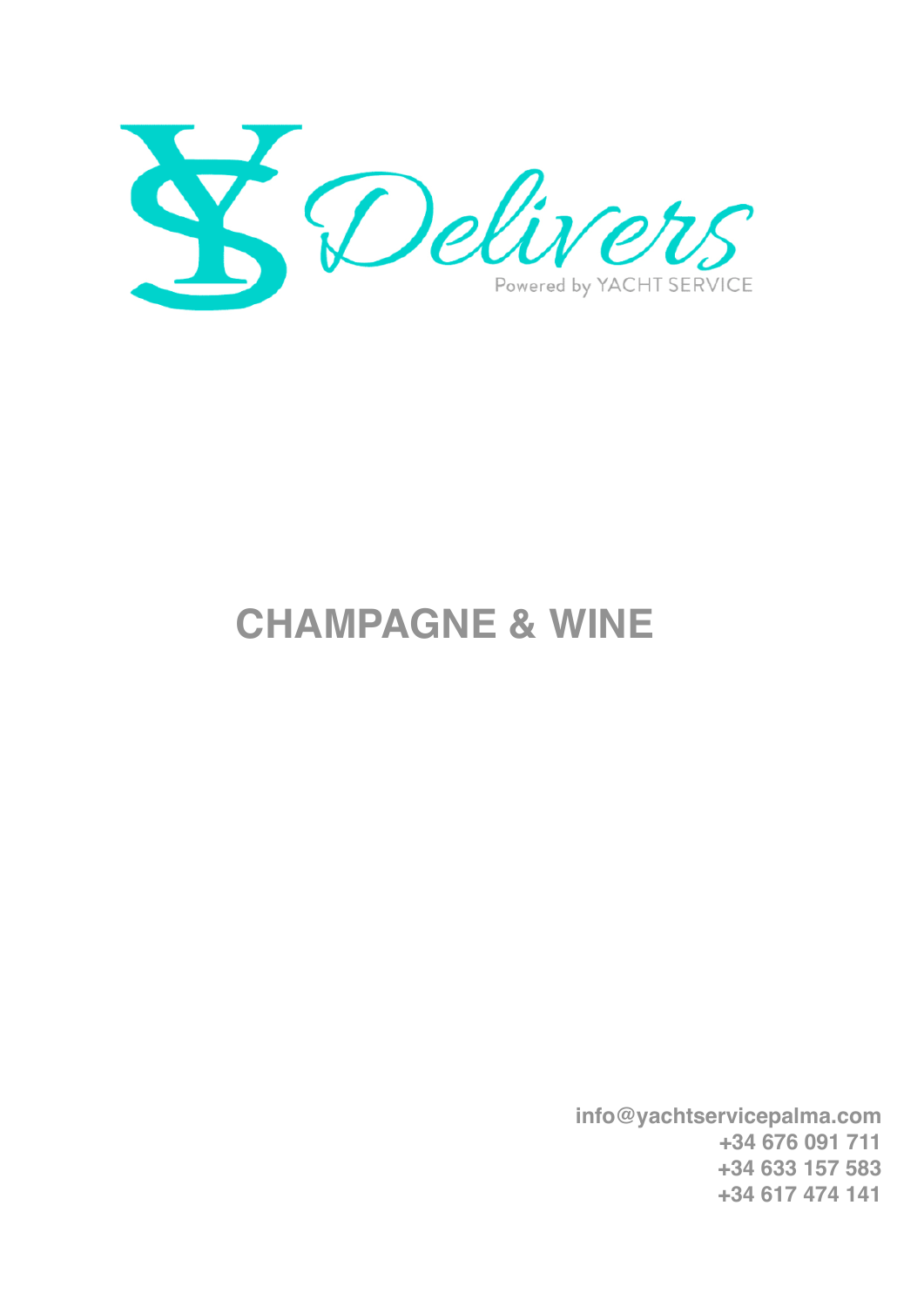|             | <b>CHAMPAGNE &amp; WINE</b>                  | <b>QTY</b> |
|-------------|----------------------------------------------|------------|
|             |                                              |            |
| $1 - 1$     | <b>CHAMPAGNE</b>                             |            |
|             | <b>CHAMPAGNE NON VINTAGE</b>                 |            |
| 001-1WW0001 | <b>BILLECART SALMON BRUT RESERVE</b>         |            |
| 001-1WW0002 | <b>BOLLINGER SPECIAL CUVEE BRUT</b>          |            |
| 001-1WW0003 | <b>LOUIS ROEDERER BRUT</b>                   |            |
| 001-1WW0004 | <b>MOET &amp; CHANDON BRUT IMPERIAL</b>      |            |
| 001-1WW0005 | <b>MOET CHANDON BRUT DOUBLE MAGNUM</b>       |            |
| 001-1WW0006 | <b>POMMERY BRUT</b>                          |            |
| 001-1WW0007 | <b>RUINART BLANC DE BLANCS</b>               |            |
| 001-1MK0001 | <b>LAURENT PERRIER BRUT</b>                  |            |
| 001-1MK0002 | <b>MOET ICE IMPERIAL</b>                     |            |
| 001-1MK0003 | <b>POL ROGER BRUT</b>                        |            |
| 001-1MK0004 | <b>TATTINGER BRUT RESERVA</b>                |            |
| 001-1MK0005 | <b>VEUVE CLICQUOT</b>                        |            |
| 001-1MK0006 | <b>VEUVE CLICQUOT 1/2 BOTTLE</b>             |            |
|             |                                              |            |
|             | <b>CHAMPAGNE VINTAGE</b>                     |            |
| 001-1WW0008 | <b>BOLLINGER GRAND ANNEE</b>                 |            |
| 001-1WW0009 | <b>KRUG GRANDE CUVEE</b>                     |            |
| 001-1WW0010 | <b>LOUIS ROEDERER BRUT CRISTAL</b>           |            |
| 001-1MK0008 | <b>DOM PERIGNON</b>                          |            |
|             |                                              |            |
|             | <b>CHAMPAGNE ROSE NON VINTAGE</b>            |            |
| 001-1WW0011 | <b>BILLECART SALMON ROSE</b>                 |            |
| 001-1WW0012 | <b>KRUG ROSE</b>                             |            |
| 001-1WW0013 | <b>LAURENT PERRIER ROSE</b>                  |            |
| 001-1WW0014 | <b>MOET &amp; CHANDON BRUT IMPERIAL ROSE</b> |            |
| 001-1WW0015 | <b>RUINART ROSE</b>                          |            |
| 001-1WW0016 | <b>TATTINGER BRUT ROSE</b>                   |            |
| 001-1MK0009 | <b>BOLLINGER ROSE</b>                        |            |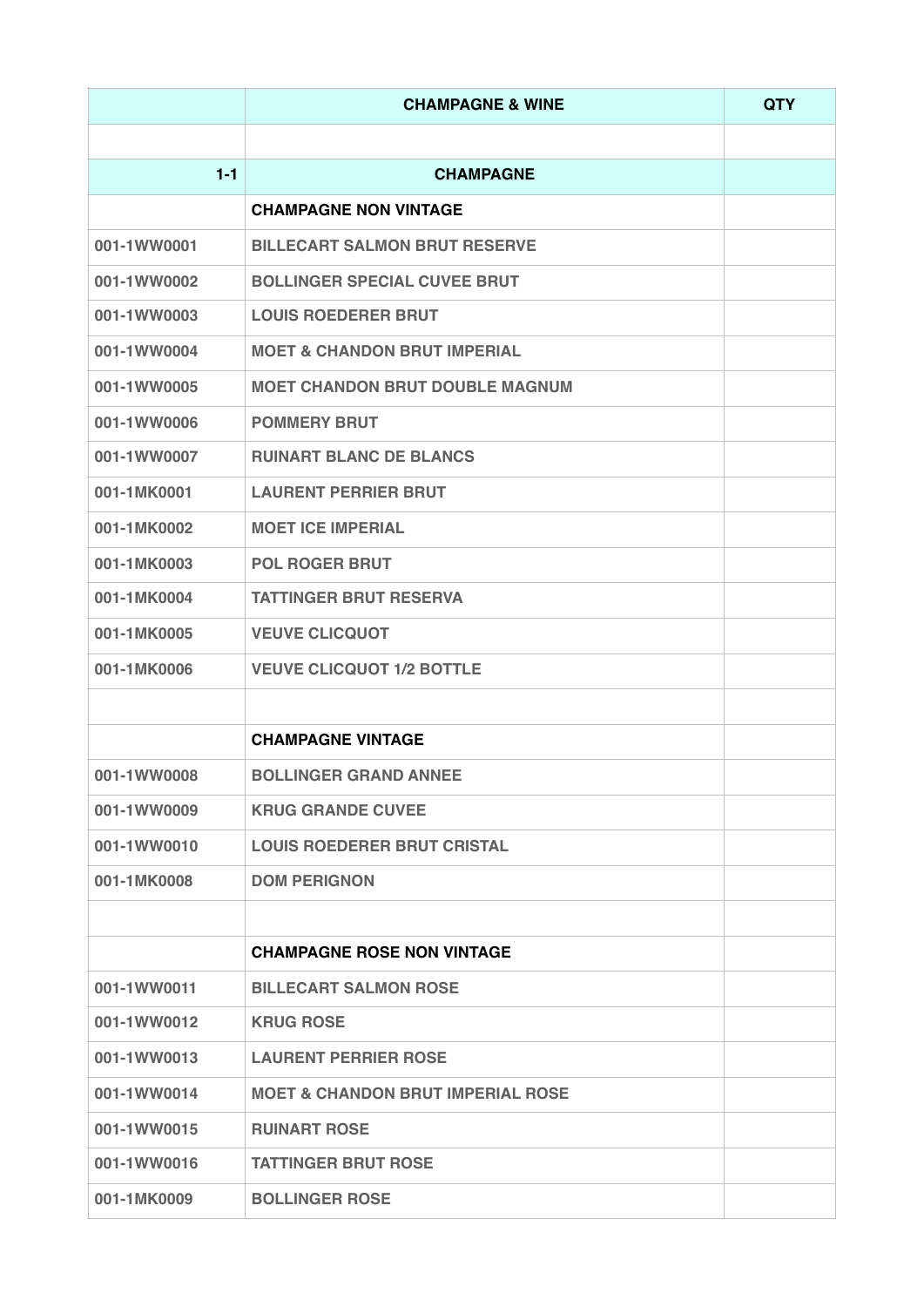|             | <b>CHAMPAGNE ROSE VINTAGE</b>                            |  |
|-------------|----------------------------------------------------------|--|
| 001-WW0018  | <b>DOM PERIGNON ROSE</b>                                 |  |
|             |                                                          |  |
| $1 - 2$     | <b>CAVA</b>                                              |  |
|             | <b>CAVA</b>                                              |  |
| 001-2WW0019 | <b>ANNA CODORNIU</b>                                     |  |
| 001-2WW0020 | <b>FREIXENET NEGRO BRUT</b>                              |  |
| 001-2WW0021 | <b>JUVE Y CAMPS RESERVA</b>                              |  |
| 001-2MK0010 | <b>CODORNIU 1551</b>                                     |  |
|             |                                                          |  |
|             | <b>CAVA ROSE</b>                                         |  |
| 001-2MK0011 | <b>ANNA CODORNIU ROSE</b>                                |  |
| 001-2WW0022 | <b>RAVENTOS ROSE</b>                                     |  |
|             |                                                          |  |
| $1 - 3$     | <b>PROSECCO</b>                                          |  |
| 001-3NI0001 | <b>PROSECCO DOC TREVISO BRUT - BIO</b>                   |  |
| 001-3NI0003 | <b>PROSECCO DOC TREVISO BRUT 1,5 LTS - BIO</b>           |  |
| 001-3NI0004 | ZEROASSOLUTO EXTRA BRUT (SUGAR FREE) - BIO               |  |
| 001-3NI0005 | ZEROASSOLUTO EXTRA BRUT (SUGAR FREE) 1,5 LTS - BIO       |  |
| 001-3NI0006 | <b>SPUMANTE PINOT CHARDONNAY BRUT</b>                    |  |
| 001-3NI0008 | <b>CANTINA PONTE PROSECCO DOCG CONEGLIANO VALDOBIADE</b> |  |
| 001-3NI0009 | <b>PROSECCO MILLESIMATO EXTRA DRY DOC LA FENICE</b>      |  |
|             |                                                          |  |
| $1 - 4$     | <b>WHITE WINE</b>                                        |  |
|             | <b>SPAIN</b>                                             |  |
|             | <b>MALLORCA</b>                                          |  |
| 001-4NI0009 | <b>BLANC DE BLANC TAUJANA</b>                            |  |
| 001-4WW0023 | <b>MACIA BATLE BLANC DE BLANCS</b>                       |  |
| 001-4VT0001 | <b>MIQUEL GELABERT CHARDONNAY</b>                        |  |
| 001-4WW0024 | <b>RIBAS BLANC MALLORCA</b>                              |  |
| 001-4WW0025 | <b>SON CAMPANER BLANC DE BLANCS</b>                      |  |
|             |                                                          |  |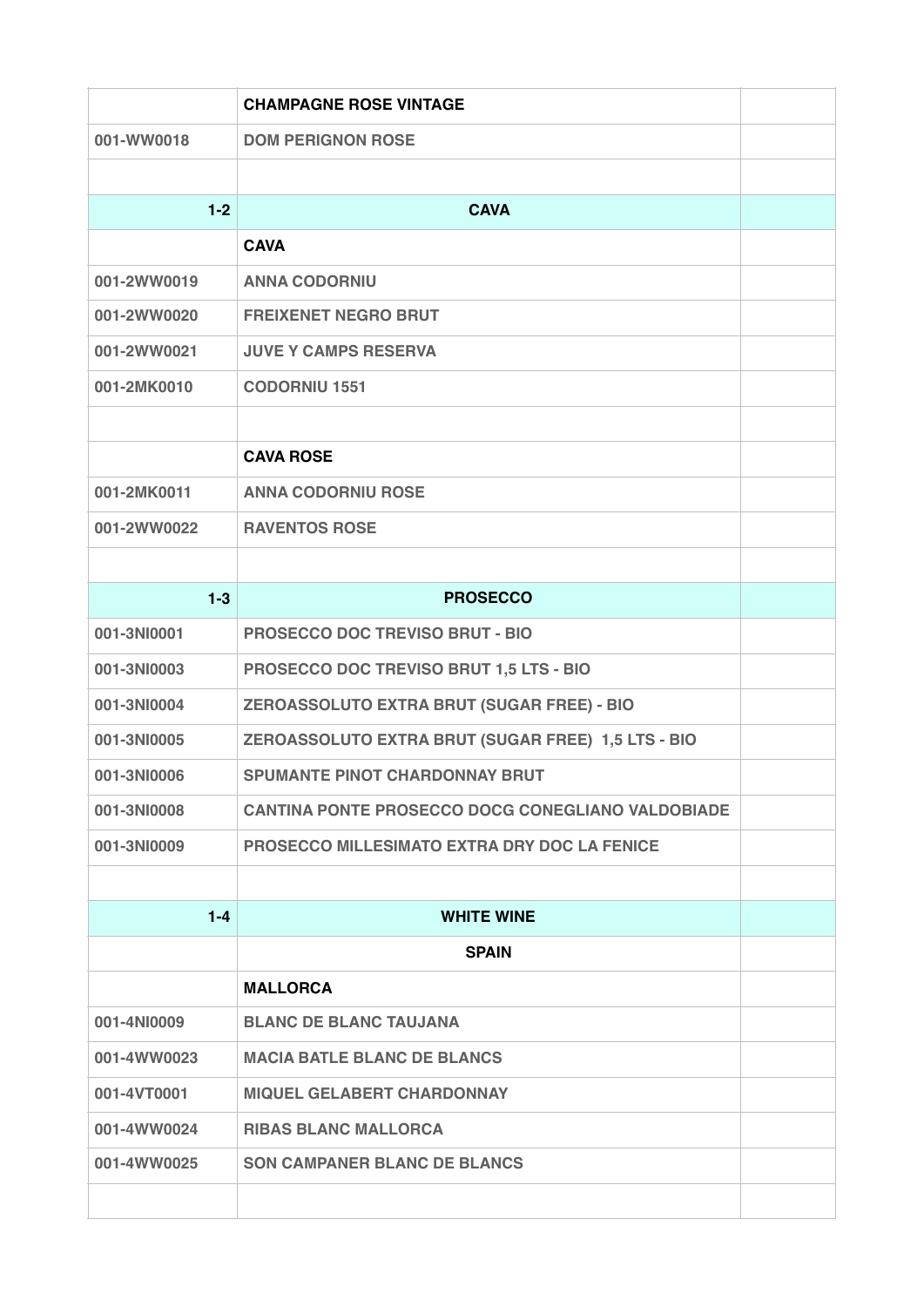|             | <b>PENEDES</b>                                      |  |
|-------------|-----------------------------------------------------|--|
| 001-4WW0026 | <b>STAIRWAY TO HEAVEN CASTELL MIQUEL</b>            |  |
|             |                                                     |  |
|             | <b>RIAS BAIXAS</b>                                  |  |
| 001-4WW0027 | <b>MAR DE FRADES ALBARIÑO</b>                       |  |
| 001-4WW0028 | PEDRALONGA ALBARIÑO                                 |  |
| 001-4MK0012 | <b>MARTIN CODAX ALBARIÑO</b>                        |  |
| 001-4WW0032 | <b>PACO &amp; LOLA ALBARIÑO</b>                     |  |
|             |                                                     |  |
|             | <b>RUEDA</b>                                        |  |
| 001-4WW0029 | <b>BELONDRADE Y LURTON VERDEJO</b>                  |  |
| 001-4WW0030 | <b>JOSE PARIENTE SAUVIGNON BLANC</b>                |  |
| 001-4WW0031 | <b>JOSE PARIENTE VERDEJO</b>                        |  |
| 001-4NI0010 | <b>GORGORITO VERDEJO D.O. RUEDA</b>                 |  |
|             |                                                     |  |
|             | <b>FRANCE</b>                                       |  |
|             |                                                     |  |
|             | <b>COTES DE PROVENCE</b>                            |  |
| 001-4NI0012 | <b>CUVEE "IRRESISTIBLE" BLANC AOC</b>               |  |
| 001-4NI0013 | <b>CUVEE "IRRESISTIBLE" BLANC AOC MAGNUM 1,5L</b>   |  |
| 001-4NI0014 | <b>LA CROIX CRU CLASSE CUVEE "ELOGE" BLANC</b>      |  |
| 001-4NI0015 | LA CROIX CRU CLASSE CUVEE "ELOGE" BLANC MAGNUM 1,5L |  |
|             |                                                     |  |
|             | <b>ALSACE</b>                                       |  |
| 001-4WW0033 | <b>GEWURZTRAMINER SPATLESE</b>                      |  |
|             |                                                     |  |
|             | <b>BURGUNDY</b>                                     |  |
| 001-4WW0034 | <b>CHABLIS 1ER CRU FOURCHAUMES</b>                  |  |
| 001-4WW0035 | <b>CHASSAGNE MONTRACHET 1ER CRU ABBATE MORGEOT</b>  |  |
| 001-4WW0036 | <b>CORTON CHARLEMAGNE GRAND CRU</b>                 |  |
| 001-4VT0002 | <b>LA CHABLISIENNE CUVEE LA SERENINZ</b>            |  |
| 001-4WT0014 | <b>LOUIS LATOUR CHABLIS</b>                         |  |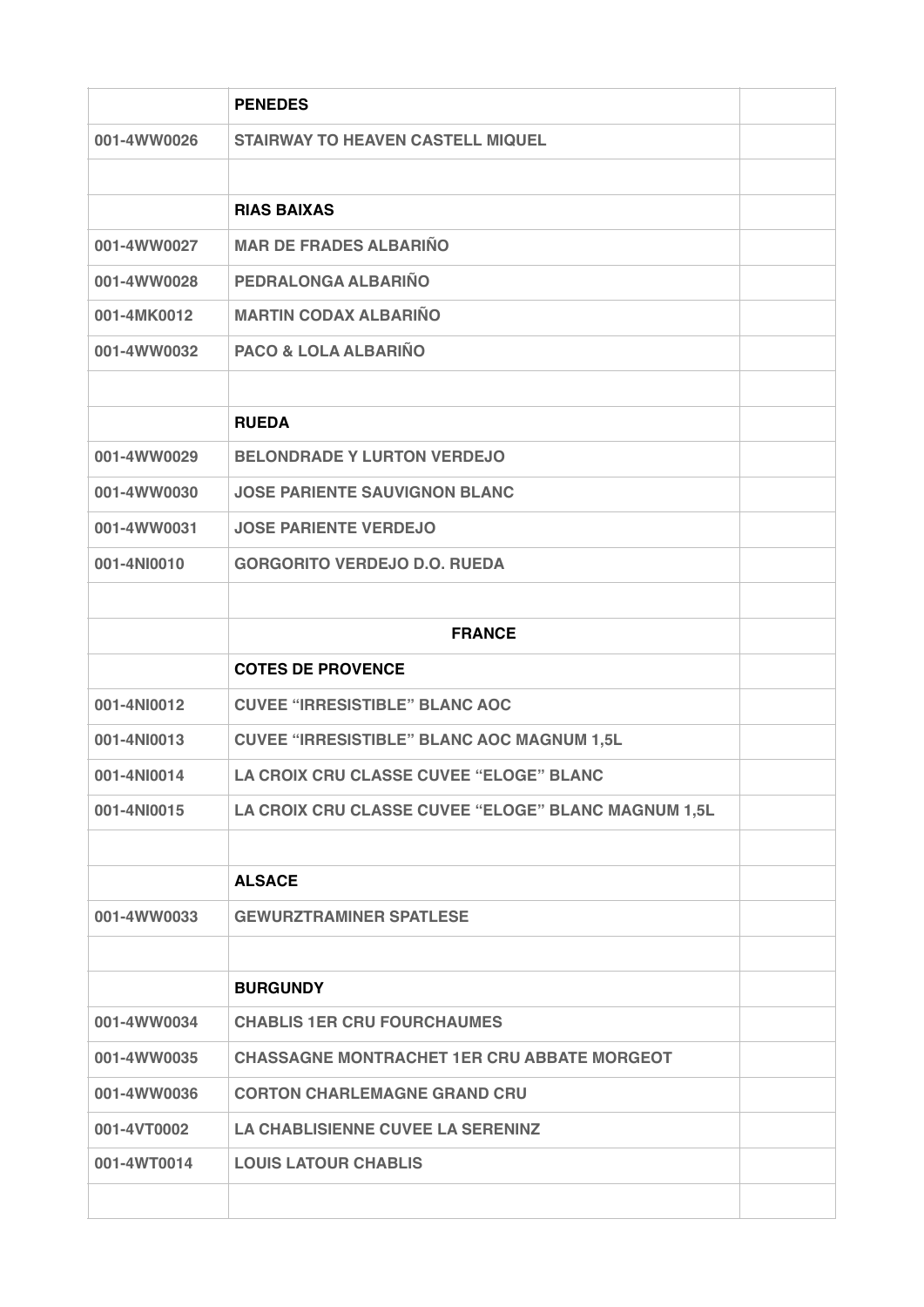|             | <b>LOIRE</b>                                              |  |
|-------------|-----------------------------------------------------------|--|
| 001-4MK0015 | <b>BARON DE L, POUILLY FUME</b>                           |  |
| 001-4WW0037 | <b>D'LADOUCETTE POUILLY FUME</b>                          |  |
| 001-4WW0039 | SANCERRE CHATEAU DE THAUVENAY MASSON BLODELET             |  |
| 001-4WW0040 | <b>SANCERRE CHATEAU FONTAINE AUDON</b>                    |  |
|             |                                                           |  |
|             | <b>CHILE</b>                                              |  |
| 001-4CV0001 | <b>CASA MARIN</b>                                         |  |
|             |                                                           |  |
|             | <b>ITALY</b>                                              |  |
|             | <b>GAVI DE GAVI</b>                                       |  |
| 001-4WW0041 | <b>GAVI LA SCOLCA BLACK LABEL</b>                         |  |
|             |                                                           |  |
|             | <b>PIEMONTE</b>                                           |  |
| 001-4NI0016 | <b>PERSTE ROERO ARNEIS DOCG</b>                           |  |
| 001-4NI0017 | <b>GAVI DEL COMUNE DI GAVI DOCG MARCO BONFANTE</b>        |  |
| 001-4NI0018 | <b>GAVI DEL COMUNE DI GAVI DOCG SELEZIONE I RONCHETTI</b> |  |
| 001-4NI0019 | S.B. MONFERRATO DOC (SAUVIGNON BLANC)                     |  |
| 001-4NI0020 | <b>PAJA PIEMONTE CORTESE DOC 1,5LT</b>                    |  |
| 001-4WW0042 | <b>GAVI DI GAVI VILLA SPARINA</b>                         |  |
|             |                                                           |  |
|             | <b>VALLE ADIGE</b>                                        |  |
| 001-4NI0021 | <b>SAUVIGNON TERLANO WINKL</b>                            |  |
| 001-4NI0022 | <b>SAUVIGNON TERLANO QUARZ</b>                            |  |
| 001-4NI0023 | <b>GODO BIANCO FARINA</b>                                 |  |
| 001-4NI0024 | <b>BIANCO DI CUSTOZA FARINA</b>                           |  |
| 001-4NI0025 | <b>SOAVE CLASSICO FARINA</b>                              |  |
| 001-4NI0026 | APPASSILENTO IGT VERONESE (GARGANEGA - SAUVIGNON)         |  |
| 001-4NI0027 | <b>LUGANA FARINA</b>                                      |  |
| 001-4NI0028 | <b>VALPOLICELLA CL. SUPERIORE</b>                         |  |
| 001-4WW0043 | <b>PINOT GRIGIO SANTA MARGUERITA</b>                      |  |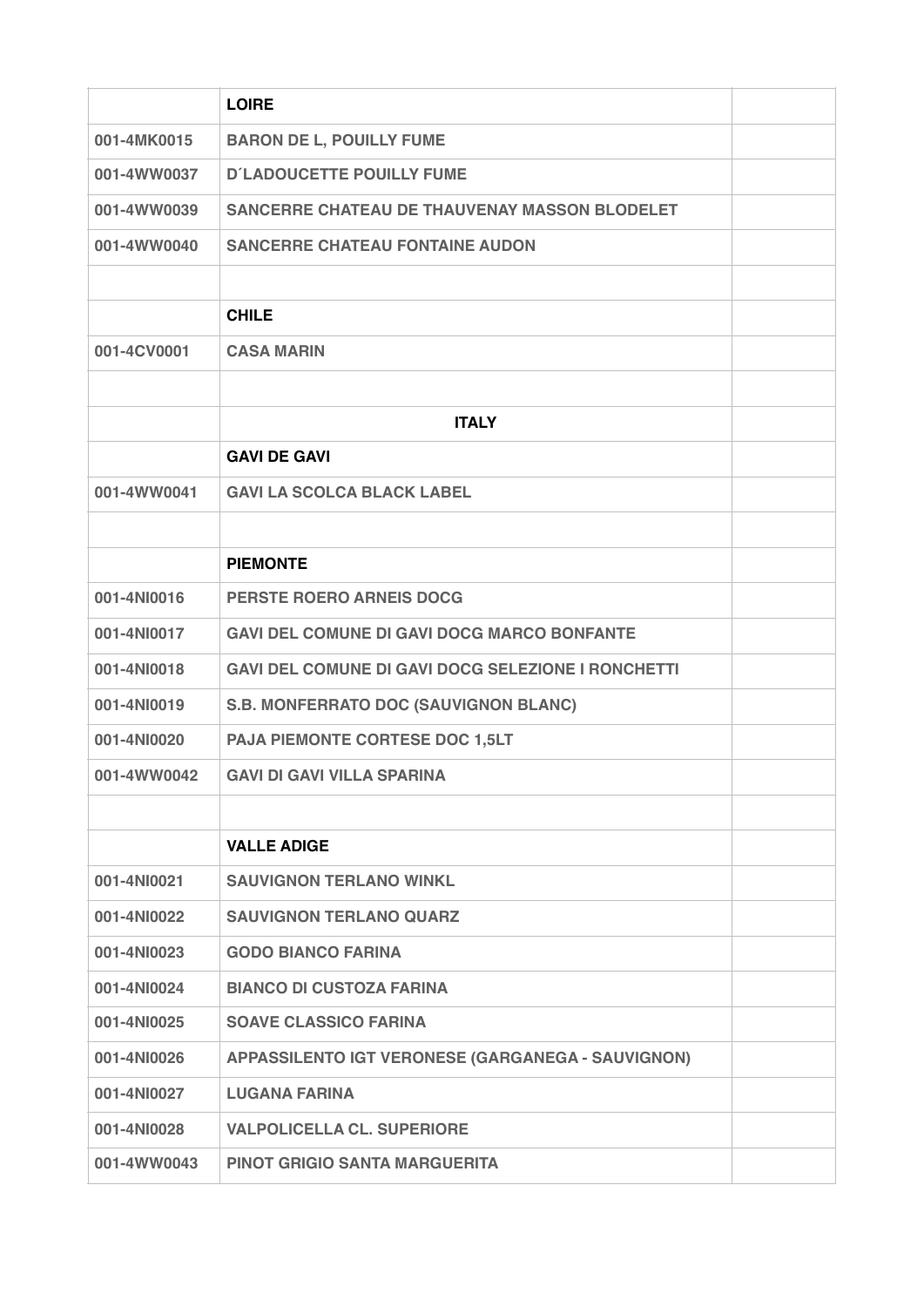|             | <b>VENEZIA GIULIA</b>                                 |  |
|-------------|-------------------------------------------------------|--|
| 001-4NI0029 | <b>JERMANN W.DREAMS</b>                               |  |
| 001-4NI0030 | <b>JERMANN W.DREAMS MAGNUM 1,5LT</b>                  |  |
| 001-4NI0031 | <b>FELLUGA LIVIO PINOT GRIGIO</b>                     |  |
| 001-4NI0032 | <b>FELLUGA LIVIO SAUVIGNON</b>                        |  |
| 001-4NI0033 | FELLUGA LIVIOSHARJS (CHARDONNAY RIB. GIALLA)          |  |
| 001-4NI0035 | <b>SAUVIGNON DOC FRIULI COLLI ORIENTALI</b>           |  |
| 001-4NI0038 | POGGIOBELLO RIBOLLA GIALLA DOC                        |  |
| 001-4WW0044 | <b>JERMANN PINOT GRIGIO</b>                           |  |
|             |                                                       |  |
|             | <b>TOSCANA</b>                                        |  |
| 001-4NI0039 | <b>BERTESCA VERNACCIA DI SAN GIMIGNANO DOCG</b>       |  |
| 001-4NI0040 | <b>OBIZZO IGT COSTA TOSCANA VERMENTINO</b>            |  |
| 001-4NI0041 | DONNA OLIMPIA BOLGUERI DOC BIANCO (VERMENT. VIOGNIER) |  |
| 001-4NI0042 | <b>ELIANTO VERMENTINO DI TOSCANA IGT</b>              |  |
|             |                                                       |  |
|             | <b>CAMPANIA</b>                                       |  |
| 001-4NI0047 | <b>GRECO DI TUFO DOCG</b>                             |  |
| 001-4NI0048 | <b>FIANO DI AVELLINO DOCG</b>                         |  |
| 001-4NI0049 | <b>FALANGHINA DEL SANNIO DOP</b>                      |  |
| 001-4NI0050 | <b>CODA DI VOLPE DEL SANNIO DOP</b>                   |  |
| 001-4NI0053 | SENETE FALANGHINA DEL SANNIO DOP LINEA CRU            |  |
| 001-4NI0054 | <b>COLLE DI TILIO FIANO DEL SANNIO DOP LINEA CRU</b>  |  |
| 001-4NI0055 | PIETRALTA GRECO DEL SANNIO DOP LINEA CRU              |  |
|             |                                                       |  |
|             | <b>PUGLIA</b>                                         |  |
| 001-4NI0056 | I TRATTURI MALVASIA SAUVIGNON IGP FEUDI SAN MARZANO   |  |
| 001-4NI0057 | IL PUMO SAUVIGNON MALVASIA BIANCO IGP SALENTO         |  |
| 001-4NI0058 | <b>ESTELLA FIANO SALENTO IGP</b>                      |  |
| 001-4NI0059 | EDDA BIANCO SALENTO IGP (BARRIQUE) CHARDONNAY MOSCAT  |  |
|             |                                                       |  |
|             |                                                       |  |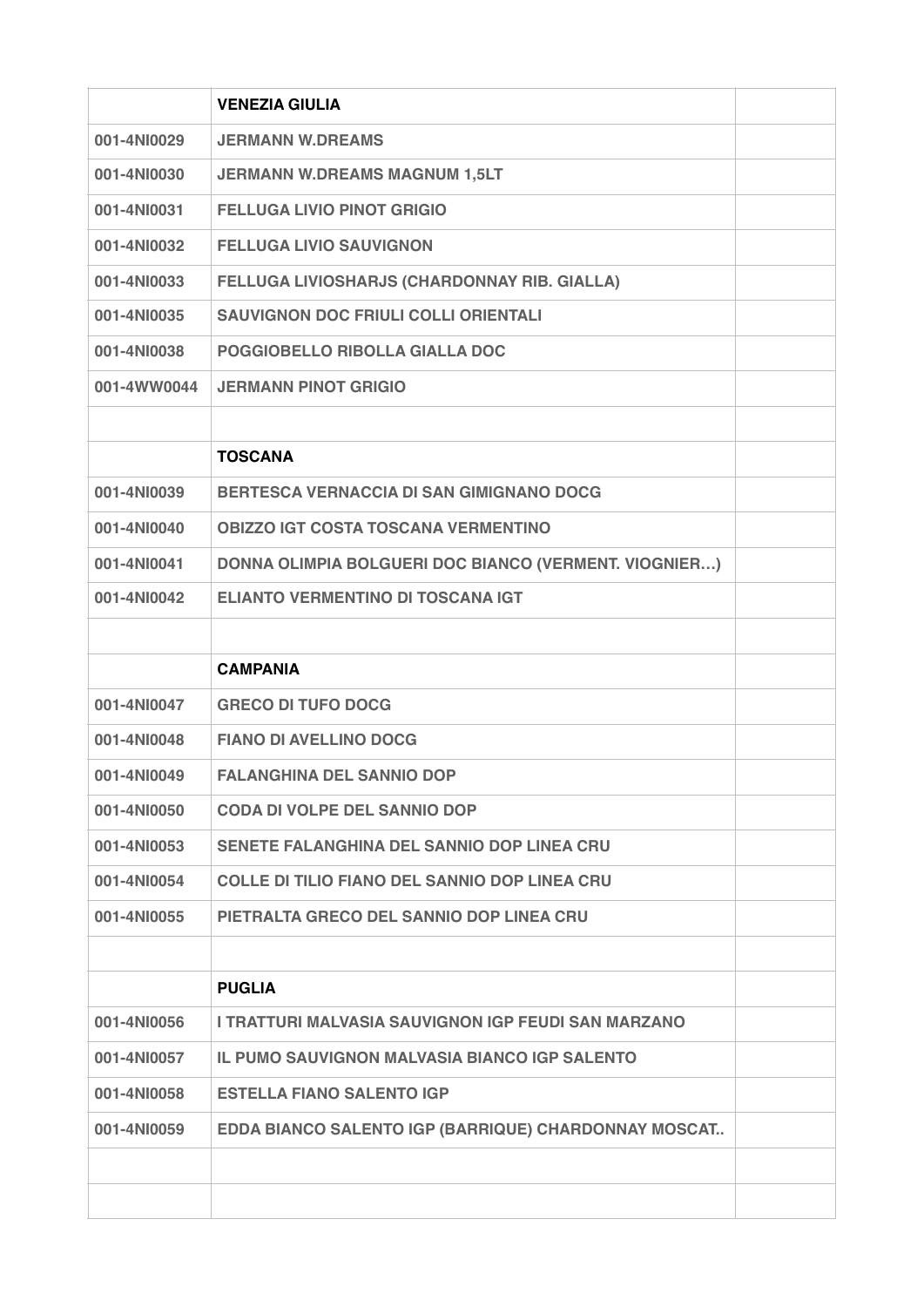|             | <b>SICILIA</b>                                          |  |
|-------------|---------------------------------------------------------|--|
| 001-4NI0060 | <b>LA FERLA INZOLIA IGP TERRE SICILIANE</b>             |  |
| 001-4NI0061 | <b>AQUILAE CATARATTO IGP TERRE SICILIANE</b>            |  |
| 001-4NI0062 | <b>AQUILAE GRILLO IGP (BIO)</b>                         |  |
| 001-4NI0063 | <b>AQUILAE CHARDONNAY IGP TERRE SICILIANE</b>           |  |
| 001-4NI0064 | <b>FILENO GRILLO DOC SICILIA</b>                        |  |
|             | <b>SARDINIA</b>                                         |  |
| 001-4NI0065 | <b>VERMENTINO DI SARDEGNA DOC LA CALA</b>               |  |
| 001-4NI0066 | <b>VERMENTINO DI GALLURA SUPERIORE DOCG MONTEORO</b>    |  |
| 001-4NI0067 | <b>TERRE BIANCHE TORBATE DOC CUVEE 161</b>              |  |
|             |                                                         |  |
|             | <b>NEW ZEALAND</b>                                      |  |
|             | <b>WAIPARA</b>                                          |  |
|             | 001-4WW0046   PEGASUS BAY CHARDONNAY                    |  |
|             |                                                         |  |
|             | <b>WAIRAU</b>                                           |  |
|             | 001-4WW0049 SAINT CLAIR SAUVIGNON BLANC                 |  |
|             |                                                         |  |
|             | <b>MARLBOROUGH</b>                                      |  |
|             | 001-4WW0050 CLOUDY BAY CHARDONNAY                       |  |
| 001-4WW0051 | <b>CLOUDY BAY SAUVIGNON BLANC</b>                       |  |
| 001-4VT0004 | <b>FRAMINGHAM ESTATE SAUVIGNON BLANC</b>                |  |
|             |                                                         |  |
|             | <b>USA</b>                                              |  |
|             | <b>CALIFORNIA</b>                                       |  |
|             | 001-4WW0052 NAPA VALLEY FUME BLANC ROBERT MONDAVI       |  |
|             | 001-4WW0054 SONOMA COAST CHARDONNAY SCHUG CAMERON STATE |  |
|             |                                                         |  |
|             | <b>GERMANY</b>                                          |  |
|             | <b>RIESLING</b>                                         |  |
|             | 001-4WW0055   RIESLING GRAN CRU JESUITENGARTEN          |  |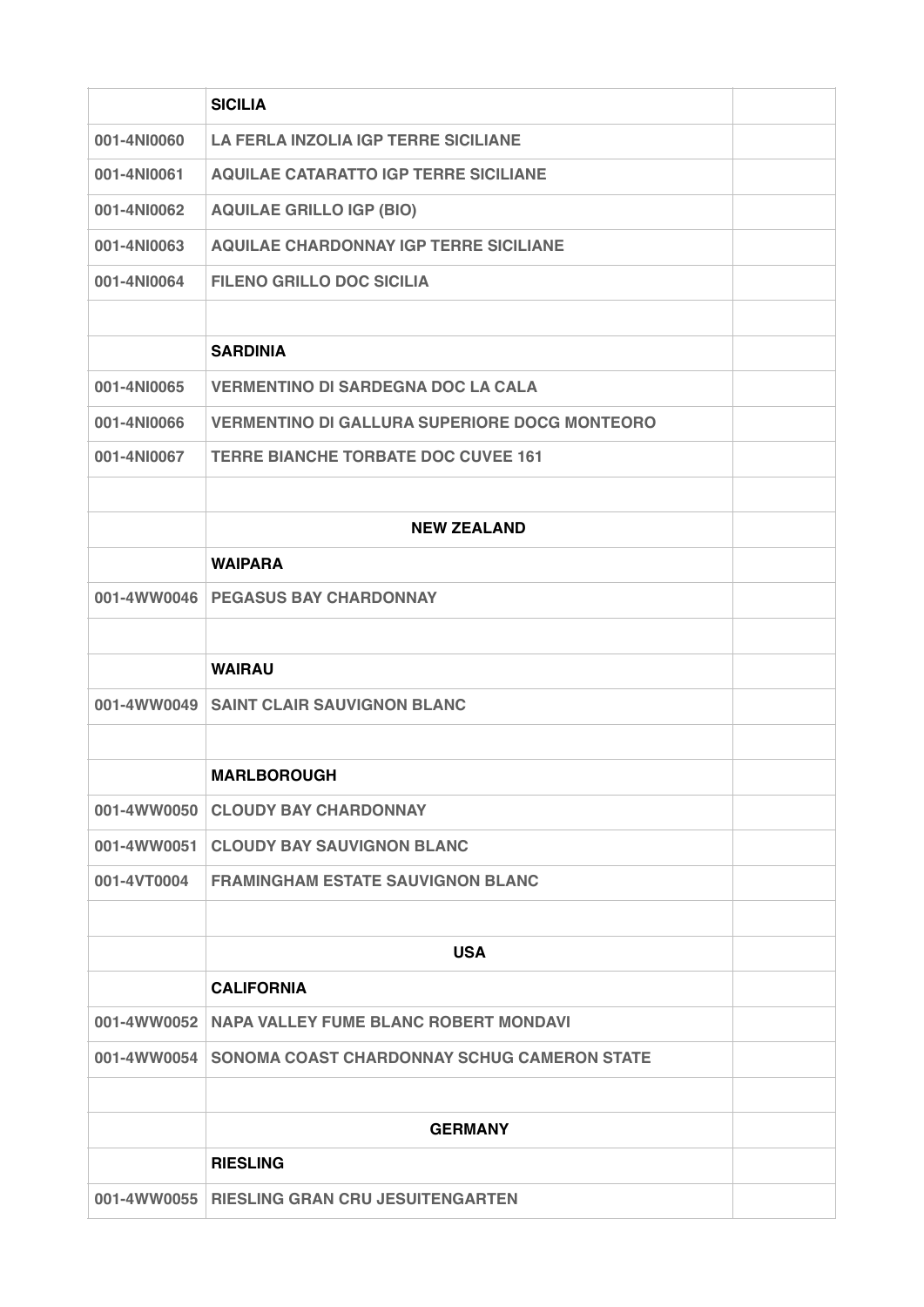| $1-5$       | <b>ROSE WINE</b>                                   |  |
|-------------|----------------------------------------------------|--|
|             | <b>SPAIN</b>                                       |  |
|             | <b>MALLORCA</b>                                    |  |
| 001-5WW0056 | <b>MACIA BATLE ROSE</b>                            |  |
| 001-5WW0057 | <b>SON CAMPANER BLANC DE NEGRES</b>                |  |
| 001-5WK0016 | <b>RIBAS ROSAT</b>                                 |  |
|             |                                                    |  |
|             | <b>RIOJA</b>                                       |  |
| 001-5WW0058 | <b>MUGA ROSE</b>                                   |  |
|             |                                                    |  |
|             | <b>FRANCE</b>                                      |  |
|             | <b>COTES DE PROVENCE</b>                           |  |
| 001-5CV0002 | <b>AIX</b>                                         |  |
| 001-5CV0003 | <b>AIX MAGNUM</b>                                  |  |
| 001-5NI0068 | <b>CUVEE "IRRESISTIBLE" ROSE AOC</b>               |  |
| 001-5NI0069 | <b>CUVEE "IRRESISTIBLE" ROSE AOC MAGNUM 1,5L</b>   |  |
| 001-5NI0070 | <b>LA CROIX CRU CLASSE CUVEE "ELOGE" ROSE</b>      |  |
| 001-5NI0071 | LA CROIX CRU CLASSE CUVEE "ELOGE" ROSE MAGNUM 1,5L |  |
| 001-5WW0059 | <b>CHATEAU MIRAVAL ROSE</b>                        |  |
| 001-5WW0060 | DOMAINE OTT CHATEAU DE SELLE                       |  |
| 001-5WW0061 | <b>DOMAINE OTT ROMASSAN BANDOL</b>                 |  |
|             |                                                    |  |
|             | <b>CHILE</b>                                       |  |
| 001-5CV0004 | <b>SANTA DIGNA</b>                                 |  |
|             |                                                    |  |
|             | <b>ITALY</b>                                       |  |
|             | PIEMONTE / LOMBARDIA                               |  |
| 001-5NI0072 | MONTEJ CHIARETTO (DOLCETTO BARBERA) ROSE           |  |
| 001-5NI0073 | ROSA DEI FRATI RIVIERA DEL GARDA BRESCIANO DOC     |  |
| 001-5NI0074 | <b>BULGARINI CHIARETTO DEL GARDA</b>               |  |
|             |                                                    |  |
|             |                                                    |  |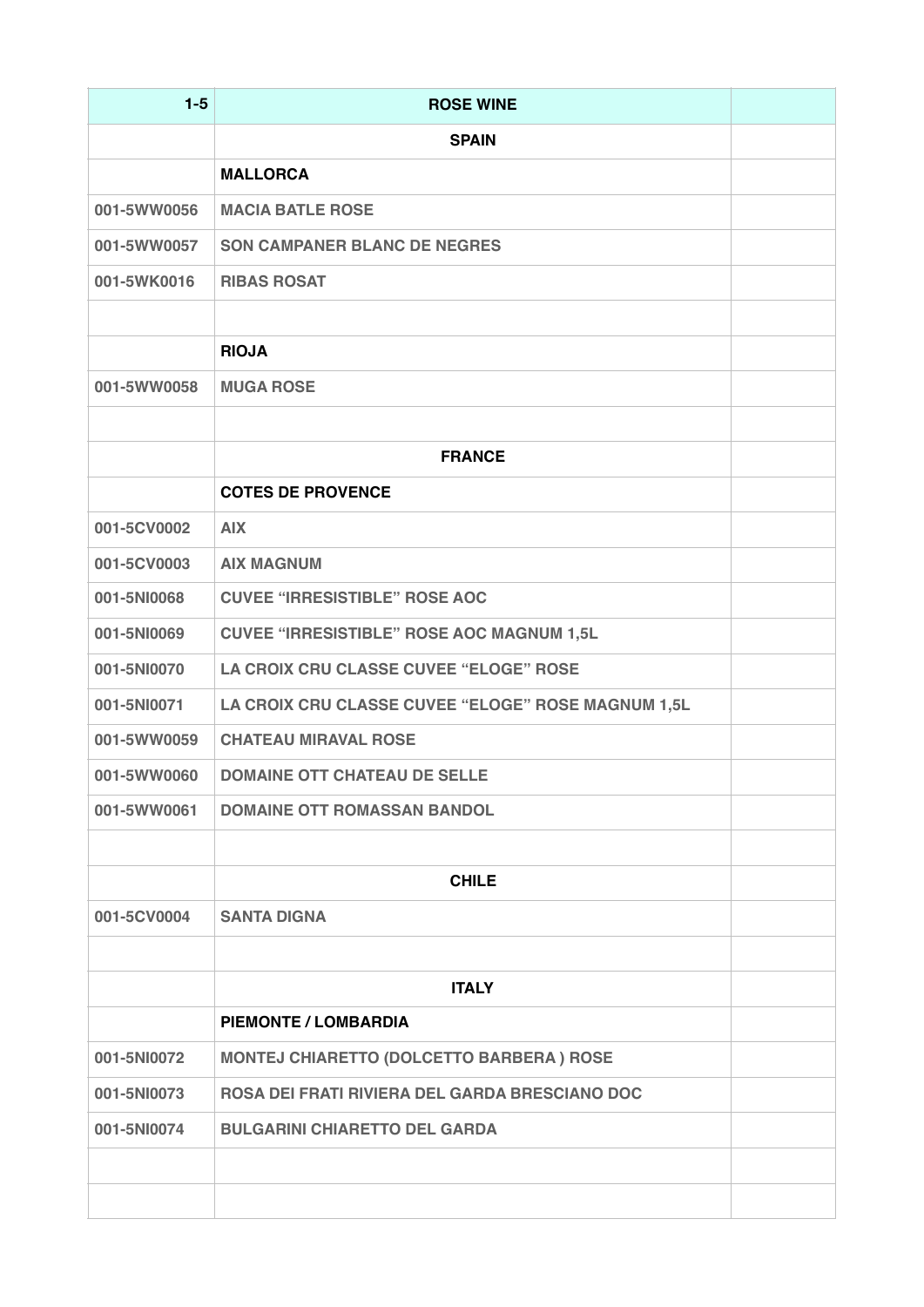|             | <b>VENETO</b>                                              |  |
|-------------|------------------------------------------------------------|--|
| 001-5NI0075 | <b>BARDOLINO CHIARETTO DOC</b>                             |  |
| 001-5NI0076 | <b>AURORA ROSE EXTRA DRY</b>                               |  |
|             |                                                            |  |
|             | <b>PUGLIA</b>                                              |  |
| 001-5NI0077 | I TRATTURI ROSADO IGP NEGROAMARO FEUDI SAN MARZANO         |  |
| 001-5NI0078 | <b>TRAMARI ROSE DI PRIMITIVO SALENTO FEUDI SAN MANZANO</b> |  |
| 001-5NI0079 | <b>IL PUMO ROSE DEL SALENTO NEGROAMARO</b>                 |  |
|             |                                                            |  |
|             | <b>SICILIA</b>                                             |  |
| 001-5NI0080 | ETNA ROSADO DOC PIETRADOLCE (100% NERELLO MASCALE          |  |
| 001-5NI0081 | <b>LA FERLA ROSATO IGP</b>                                 |  |
|             |                                                            |  |
| $1-6$       | <b>RED WINE</b>                                            |  |
|             | <b>SPAIN</b>                                               |  |
|             | <b>MALLORCA</b>                                            |  |
| 001-6WW0062 | <b>12 VOLTS</b>                                            |  |
| 001-6WW0063 | 4 KILO                                                     |  |
| 001-6WW0064 | AN2                                                        |  |
| 001-6WW0065 | <b>ANIMA NEGRA</b>                                         |  |
| 001-6WW0066 | <b>MACIA BATLE RESERVA</b>                                 |  |
| 001-6WW0067 | <b>MACIA BATLE CRIANZA</b>                                 |  |
| 001-6WW0068 | <b>MIQUEL GELABERT GRAN VINYA SON CAULES</b>               |  |
| 001-6WW0069 | <b>RIBAS SIO</b>                                           |  |
| 001-6MK0019 | <b>SON BORDILS MERLOT</b>                                  |  |
| 001-6VT0005 | <b>SON BORDILS SYRAH</b>                                   |  |
|             |                                                            |  |
|             | <b>RIBERA DEL DUERO</b>                                    |  |
| 001-6WW0070 | <b>AALTO PS, TINTO FINO</b>                                |  |
| 001-6WW0071 | <b>ALION VEGA SICILIA, TEMPRANILLO</b>                     |  |
| 001-6WK0021 | <b>HACIENDA MONASTERIO</b>                                 |  |
| 001-6WW0072 | PESQUERA CRIANZA, TEMPRANILLO                              |  |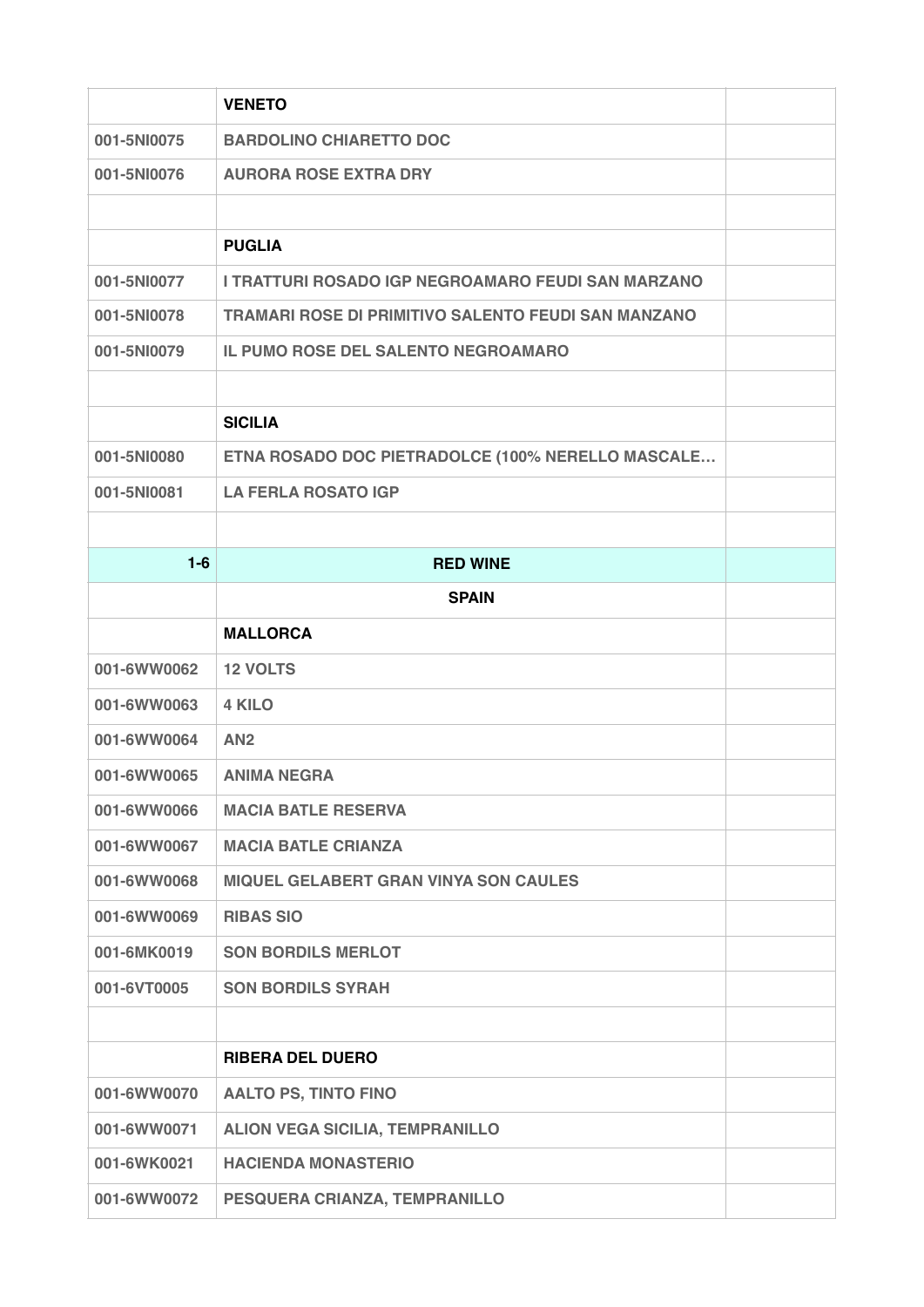| 001-6WW0073 | PESQUERA RESERVA, TEMPRANILLO                        |  |
|-------------|------------------------------------------------------|--|
| 001-6MK0074 | VEGA SICILIA UNICO, TINTO FINO Y CABERNET SAUVIGNON  |  |
| 001-6MK0023 | <b>VEGA SICILIA VALBUENA, TINTO FINO Y MERLOT</b>    |  |
| 001-6WW0075 | <b>VEGA SICILIA VALBUENA 5°, TINTO FINO Y MERLOT</b> |  |
|             | PAGO DE CARRAOVEJAS, TINTO FINO, CAB. SAUV., MERLOT  |  |
|             | <b>MATARROMERA, TEMPRANILLO</b>                      |  |
|             | PINGUS, TINTO FINO                                   |  |
|             | <b>FLOR DE PINGUS, TINTO FINO</b>                    |  |
| 001-6NI0085 | <b>GORGORITO (TINTO DO RIBERA DEL DUERO) ROBLE</b>   |  |
|             |                                                      |  |
|             | <b>TORO</b>                                          |  |
| 001-5MK0017 | <b>NUMANTHIA, TINTA DE TORO</b>                      |  |
|             | PINTIA, 100% TINTA DE TORO                           |  |
|             |                                                      |  |
|             | <b>CASTILLA Y LEON</b>                               |  |
| 001-6NI0083 | LA ZORRA, TEMPRANILLO Y RUFETE                       |  |
| 001-6NI0084 | LA VIEJA ZORRA, RUFETE, GARNACHA Y TEMPRANILLO DOP   |  |
|             | <b>MAURO, TEMPRANILLO Y SYRAH</b>                    |  |
|             | <b>ABADIA DE RETUERTA, 100% PETIT VERDOT</b>         |  |
|             |                                                      |  |
|             | <b>RIOJA</b>                                         |  |
| 001-6NI0086 | <b>GORGORITO DO RIOJA CRIANZA</b>                    |  |
| 001-6MK0024 | <b>BARON DE LEY RESERVA</b>                          |  |
| 001-6MK0025 | <b>COTO IMAZ RESERVA</b>                             |  |
| 001-6WW0076 | <b>MUGA CRIANZA</b>                                  |  |
| 001-6MK0026 | <b>MUGA RESERVA SELECCIONADA MAGNUM</b>              |  |
| 001-6WW0077 | <b>MUGA RESERVA SELECCIONADA</b>                     |  |
| 001-6MK0027 | <b>RODA I RESERVA</b>                                |  |
| 001-6MK0028 | <b>RODA RESERVA</b>                                  |  |
| 001-6VT0006 | <b>RODA RESERVA MAGNUM</b>                           |  |
| 001-6MK0029 | <b>SELA RODA</b>                                     |  |
|             | <b>VIÑA TONDONIA</b>                                 |  |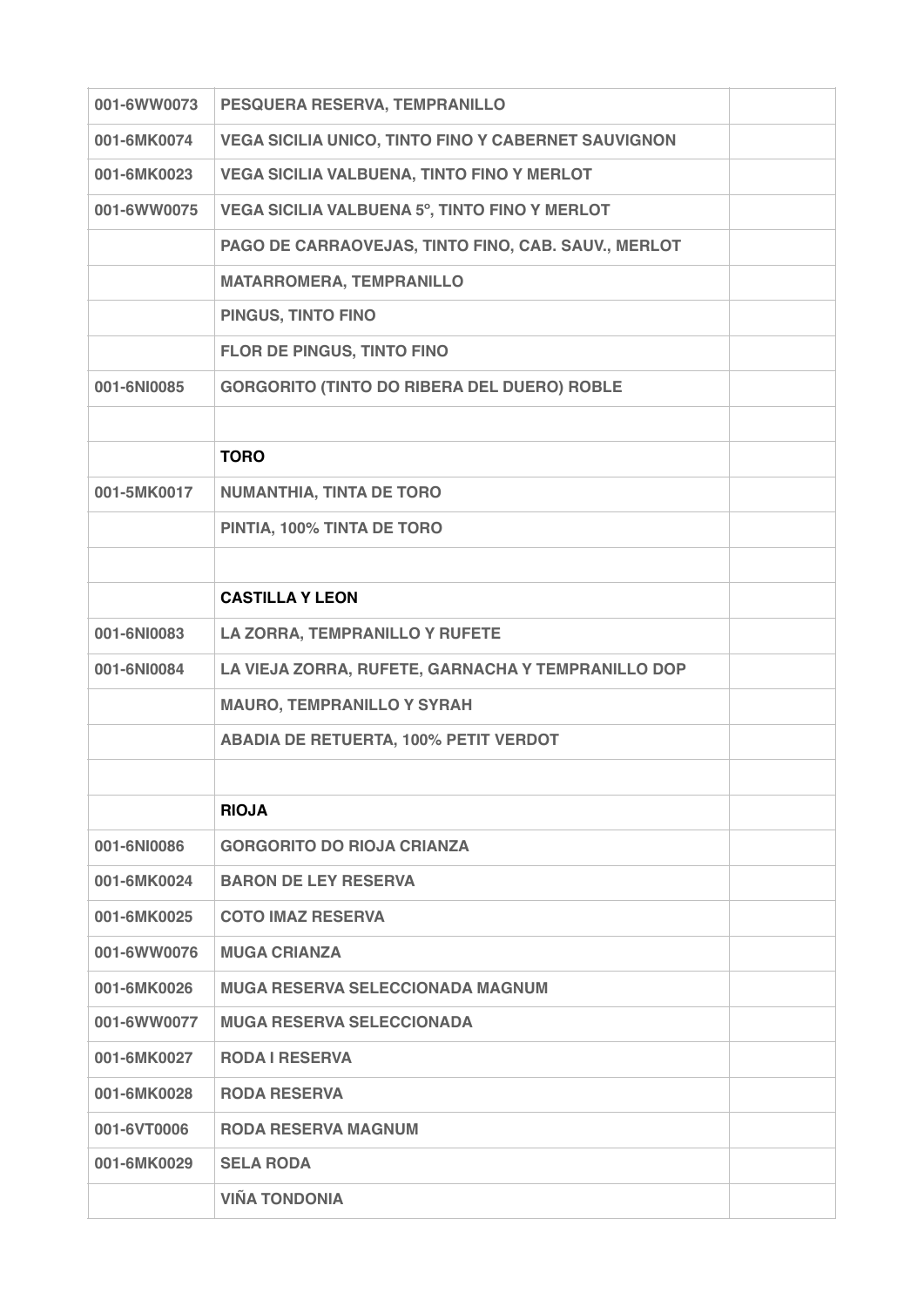|             | <b>FRANCE</b>                                      |
|-------------|----------------------------------------------------|
|             | <b>CHATEAUNEUF DU PAPE</b>                         |
| 001-6WW0078 | <b>CHATEAUNEUF DU PAPE GUIGAL</b>                  |
|             |                                                    |
|             | <b>BORDEAUX</b>                                    |
| 001-6MK0030 | <b>CHATEAU BEYCHEVELLE ST JULIEN</b>               |
| 001-6MK0031 | <b>CHATEAU CALON SEGUR SAINT ESTEPHE</b>           |
| 001-6MK0032 | <b>CHATEAU FIGEAC SAINT EMILION</b>                |
| 001-6MK0033 | <b>CHATEAU HAUT - BRION PREMIER CRU</b>            |
| 001-6VT0007 | <b>CHATEAU LEOVILLE BARTON 2EME CRU CLASSE</b>     |
| 001-6MK0034 | <b>CHATEAU MARGAUX</b>                             |
| 001-6WW0079 | <b>CHATEAU PALMER 3EME GRAN CRU CLASSE</b>         |
| 001-6MK0036 | <b>CHATEAU PALMER MARGAUX</b>                      |
| 001-6WW0080 | <b>DOMAINE CHEVALIER</b>                           |
| 001-6VT0008 | <b>HAUT BRION PESSAC LEOGNAN</b>                   |
| 001-6VT0009 | <b>LA CONSEILLANTE POMEROL</b>                     |
| 001-6WW0081 | <b>LA CONSEILLANTE</b>                             |
| 001-6MK0037 | <b>LA LAGUNE HAUT MEDOC</b>                        |
| 001-6MK0038 | <b>MOUTON ROTHSCHILD</b>                           |
| 001-6VT0010 | PICHON LONGUEVILLE BARON PAUILLAC CONTESSE DE LALA |
|             |                                                    |
|             | <b>CHILE</b>                                       |
| 001-6VT0011 | <b>ALTAMANA</b>                                    |
| 001-6CV0005 | <b>ARAUCANO RESERVA CARMENERE</b>                  |
| 001-6VT0012 | <b>CASA SILVA</b>                                  |
| 001-6VT0013 | <b>CASTILLO DI MOLINA RESERVA SAUVIGNON</b>        |
| 001-6CV0006 | <b>PEREZ CRUZ LIGUAL</b>                           |
| 001-6CV0007 | <b>PEREZ CRUZ COT RESERVA</b>                      |
| 001-6CV0008 | <b>PEREZ CRUZ SIRAH</b>                            |
| 001-6NI0087 | <b>RITUAL</b>                                      |
| 001-6NI0088 | <b>SANTA DIGNA RESERVA</b>                         |
| 001-6NI0089 | <b>SIDERAL</b>                                     |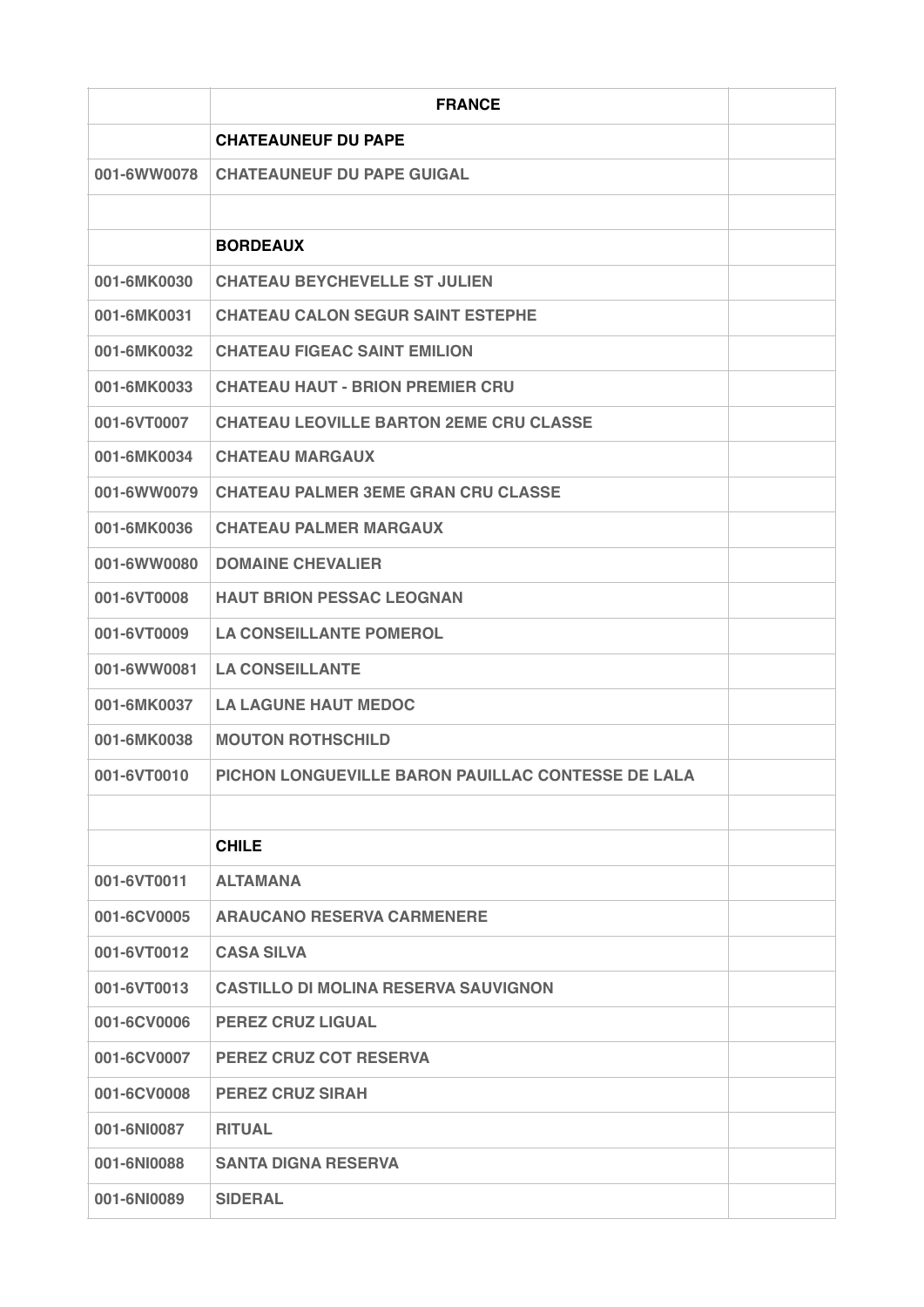| 001-6VT0014 | <b>TABALI RESERVA</b>                       |  |
|-------------|---------------------------------------------|--|
| 001-6NI0090 | <b>TABALI CARMENERE</b>                     |  |
|             |                                             |  |
|             | <b>ITALY</b>                                |  |
|             | <b>PIEMONTE</b>                             |  |
| 001-6NI0091 | <b>NEBBIOLO DÁLBA DOC MARCO BONFANTE</b>    |  |
| 001-6NI0092 | <b>BARBERA DÁSTI SUP. DOCG STELLA ROSSA</b> |  |
| 001-6NI0093 | <b>DOLCETTO D'ALBA DOC</b>                  |  |
| 001-6NI0094 | <b>BAROLO DOCG</b>                          |  |
|             |                                             |  |
|             | <b>VENETO</b>                               |  |
| 001-6NI0096 | <b>FARINA BARDOLINO CLASSICO</b>            |  |
| 001-6NI0097 | <b>RIPASSO SUP. MONTECORNA</b>              |  |
| 001-6NI0098 | <b>AMARONE CLASSICO DOCG FARINA</b>         |  |
| 001-6NI0099 | RIPASSO DELLA VALPOLICELLA DOC              |  |
| 001-6NI0100 | <b>AMARONE DELLA VALPOLICELLA DOCG</b>      |  |
|             |                                             |  |
|             | <b>FRIULI</b>                               |  |
| 001-6NI0101 | <b>BORGO MAGREDO MERLOT DOC</b>             |  |
| 001-6NI0102 | <b>BORGO MAGREDO PINOT NERO DOC</b>         |  |
| 001-6NI0103 | <b>BORGO MAGREDO CABERNET SAUVIGNON</b>     |  |
| 001-6NI0104 | <b>JERMANN RED ANGEL</b>                    |  |
| 001-6NI0105 | <b>JERMANN BLAU &amp; BLAU</b>              |  |
|             |                                             |  |
|             | <b>TUSCANY</b>                              |  |
| 001-6WW0084 | <b>ANTINORI TIGNANELLO</b>                  |  |
| 001-6CV0009 | <b>BRUNELLO DI MONTALCINO CRU POMONA</b>    |  |
| 001-6CV0010 | <b>BRUNELLO DI MONTALCINO</b>               |  |
| 001-6WW0085 | <b>ORNELLAIA</b>                            |  |
| 001-6WW0086 | <b>SASSICAIA</b>                            |  |
| 001-6WW0083 | <b>SOLAIA ANTINORI</b>                      |  |
|             |                                             |  |